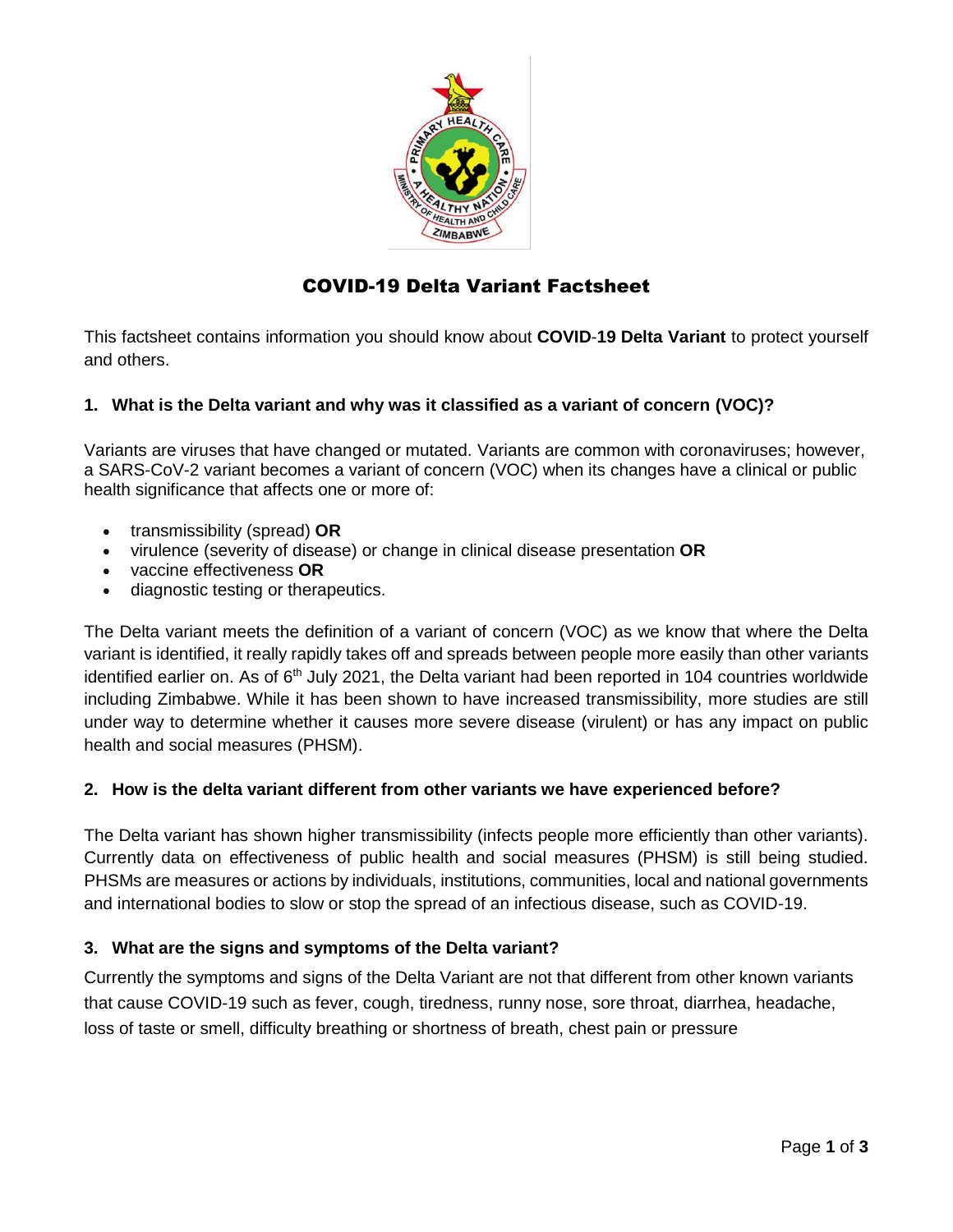

## **4. Can the current COVID-19 testing methods detect the delta variant?**

The current PCR methods are able to detect the Delta variant. We in Zimbabwe were able to detect the positive samples from Kwekwe and on sequencing they were all Delta positive. The reason is most diagnostic kits can detect 2 or 3 of gene proteins that are part of the virus. Most of the kits detect what is called the S protein, so for as long as the S protein is there the PCR kit currently in use in the country can detect the Delta variant. However, there are PCR kits which are being manufactured which detect specific variants of concern, directly from PCR without need for sequencing. But currently we do not have these in the country.

## **5. Is prevention of delta variant different from the methods we have been using all along?**

**NO,** stay safe by taking some simple precautions, such as physical distancing, wearing a mask, keeping rooms well ventilated, avoiding crowds, cleaning your hands, covering sneezes and coughs, and more.

#### **6. Are the current vaccines effective against the delta variant?**

Vaccines do offer protection against severe disease by the Delta variant; possible reduced protection against symptomatic disease and infection. Protection offered against severe disease also means protection against hospitalization and significantly reduced risk of deaths.

## **7. Why should a person continue observing other preventive measures when they have been vaccinated?**

- A person who is fully vaccinated may still get infected, and get mild or moderate disease and they need to protect themselves from the disease.
- A person who is fully vaccinated may also get the virus even though they may not get the disease. Whether they get the disease or not the presence of virus in them may pose a hazard to other unprotected persons around them if they do not practice public health and social measures.

#### **8. How do you manage COVID-19 at home?**

#### **If the test result confirms that you have COVID-19**

• Continue to strictly observe self-isolation if the health workers who diagnosed you tell you that you do not need to be admitted to hospital.